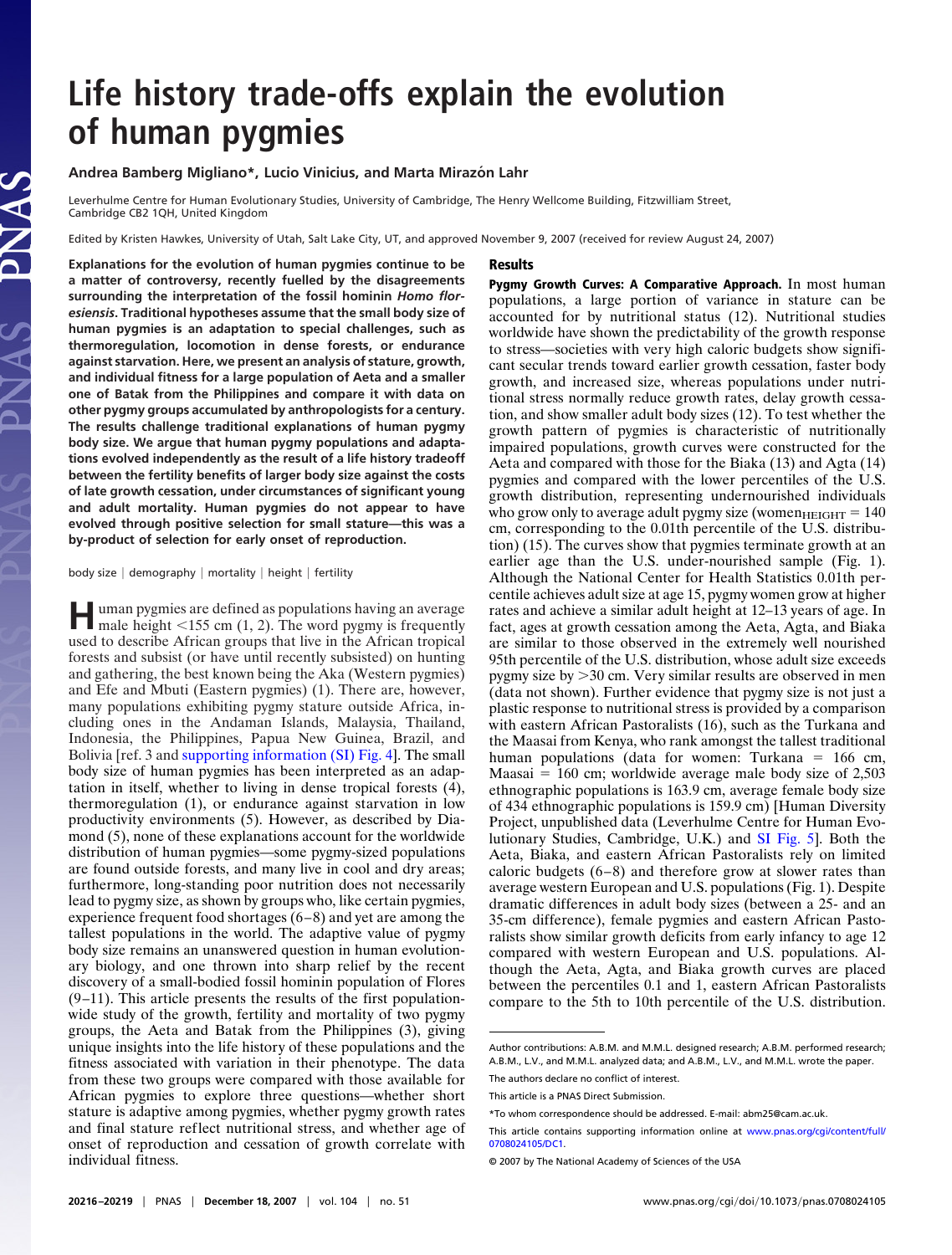

**Fig. 1.** Growth curves for different human populations. Pygmy women [Aeta (black triangles), *n* " 214; Biaka (13) (gray triangles), *n* " 157; and Agta (14) (open triangles),  $n = 83$ ] grow at rates bellow the 5th U.S. percentile (intermediate solid line), and their growth curves level off early at  $\approx$  13 years old, reaching an adult body size equivalent to the percentile 0.01 (lower solid line). African Pastoralists (16) [Massai (open squares) and Turkana (black squares), *n* = 228], also grow at slow rates compared with U.S. subjects but extend their growth trajectories and achieve final height equivalent to the U.S. 50th percentile (solid upper line).

However, from age 12 onwards, there is a clear divergence in the growth trajectories of the three groups. Eastern African Pastoralists continue to grow for 3–4 years after the Aeta, Agta, and Biaka growth curves level off, moving continuously up from the 7th to the 50th percentile of the U.S. distribution between ages 12 and 22, thereby achieving the average height of well nourished American adults. In contrast, pygmies do not extend their growth trajectories and stop growing as early as the U.S. 50th percentile (Fig. 1), dropping to the percentile 0.01 at adulthood. Thus, the smaller adult size of pygmies relative to eastern African Pastoralists is mostly caused by a difference in duration rather than rate of growth, the opposite of what is observed in cases of nutritionally induced stunting (12).

Pygmy Mortality and Fertility Schedules. Given these results, we investigated how early growth cessation correlates with other aspects of life history among pygmies. The second and perhaps most distinctive feature of known pygmy populations is their very high adult and preadult mortality rates, more comparable with values observed in chimpanzees (17) than in other human traditional populations (18–20) (Fig. 2*a*). Life expectancy at birth in human pygmy groups is very low [24.2, 16.5, 24.3, 16.6, 15.6, and 16 years in Batak (3), Aeta (3), Agta (21), Aka (1), Mbuti (22), and Efe (3), respectively, significantly different from eastern African Pastoralists and other non-pygmy huntergatherer populations (34.6, 37.1, and 47.5 years in !Kung (19), Ache (18), and Turkana (20), respectively]. Chances of surviving to adulthood are also markedly reduced in pygmies: whereas only 51% of Batak (3), 33% of Aeta (3), 47% of Agta (21), 40% of Aka (1) and Mbuti (22), and 30% of Efe (3) children are expected to survive to 15 years of age, in other foragers and eastern African Pastoralists, those values are 76% (Turkana) (20), 59% (Kung!) (19), and 64% (Ache) (18). Patterns of both prereproductive and adult mortality separate human pygmies from these other groups: life expectancy at adulthood (defined here as age 15 years) is, respectively, 29.5, 27.3, 22.5, 20, and 32.5 years in Batak  $(3)$ , Aeta  $(3)$ , Aka  $(1)$ , Mbuti  $(22)$ , and Efe  $(3)$ , against 41.5, 45.8, and 46.6 years in !Kung (19), Ache (18), and Turkana (20), respectively. Shortened lifespans also reduce the number of pygmy women who reach the end of the reproductive period. Age at last reproduction in the Aeta averages 37.4 years  $(\pm 7.3, n = 11)$ , but only 13–31% of women in pygmy populations survive from birth to this age. However, Turkana women reproduce until as late as 40.3 years  $(\pm 7, n = 60)$  (21), and 63% of women survive to that age. We argue that the precocity of death in pygmies is the key to the evolution of both pygmy size and life history. According to life history theory (23), age at first reproduction is set by natural selection as the result of two opposite forces. On one hand, extended growth and the resulting larger adult size engender fertility gains and reduced offspring mortality, implying a pressure for delayed reproductive onset. On the other hand, early age at first reproduction is advantageous for minimizing the likelihood of death before reproduction, and reducing generation time. Thus, small body size in pygmies can be explained as a life history tradeoff between extended growth and early reproduction, with the balance pending toward the latter because of their exceptionally high mortality rates. This hypothesis is supported by the third common feature of human pygmy populations: Age-specific fertility curves (3, 18, 20, 21) are shifted toward earlier ages, showing an earlier peak of fertility when compared with non-pygmy groups (Fig. 2*b*).

Modeling Fitness as a Function of Growth, Fertility, and Mortality Schedules in Human Pygmies. We have presented empirical evidence supporting the hypothesis that pygmy body size results from a tradeoff between time invested in growth and in reproduction. However, because the legitimacy of adaptive hypotheses can be more properly tested through the measurement of fitness associated with different phenotypes, we used a mathematical model to investigate whether optimal or average age at first reproduction and adult body size can be predicted from the mortality schedule in one pygmy population (the Aeta from the Philippines, for which age-specific survivorship, fertility, and growth curves were constructed). The model estimates the effect



**Fig. 2.** Age-specific survivorship (*a*) and age-specific fertility (*b*) for different human pygmies. Pygmy populations: Eastern African Pygmies (3) (gray triangles, dashed line), Western African Pygmies (1) (gray triangles, solid lines), Aeta (3) (black triangles, solid line), Batak (3) (black circles, solid line), and Agta (21) (open triangles, solid lines). Non-pygmy populations: !Kung (19) (gray square, solid line), Ache (18) (cross, dashed line), Turkana (20) (black square, dashed line), and chimpanzees (open circles, solid lines).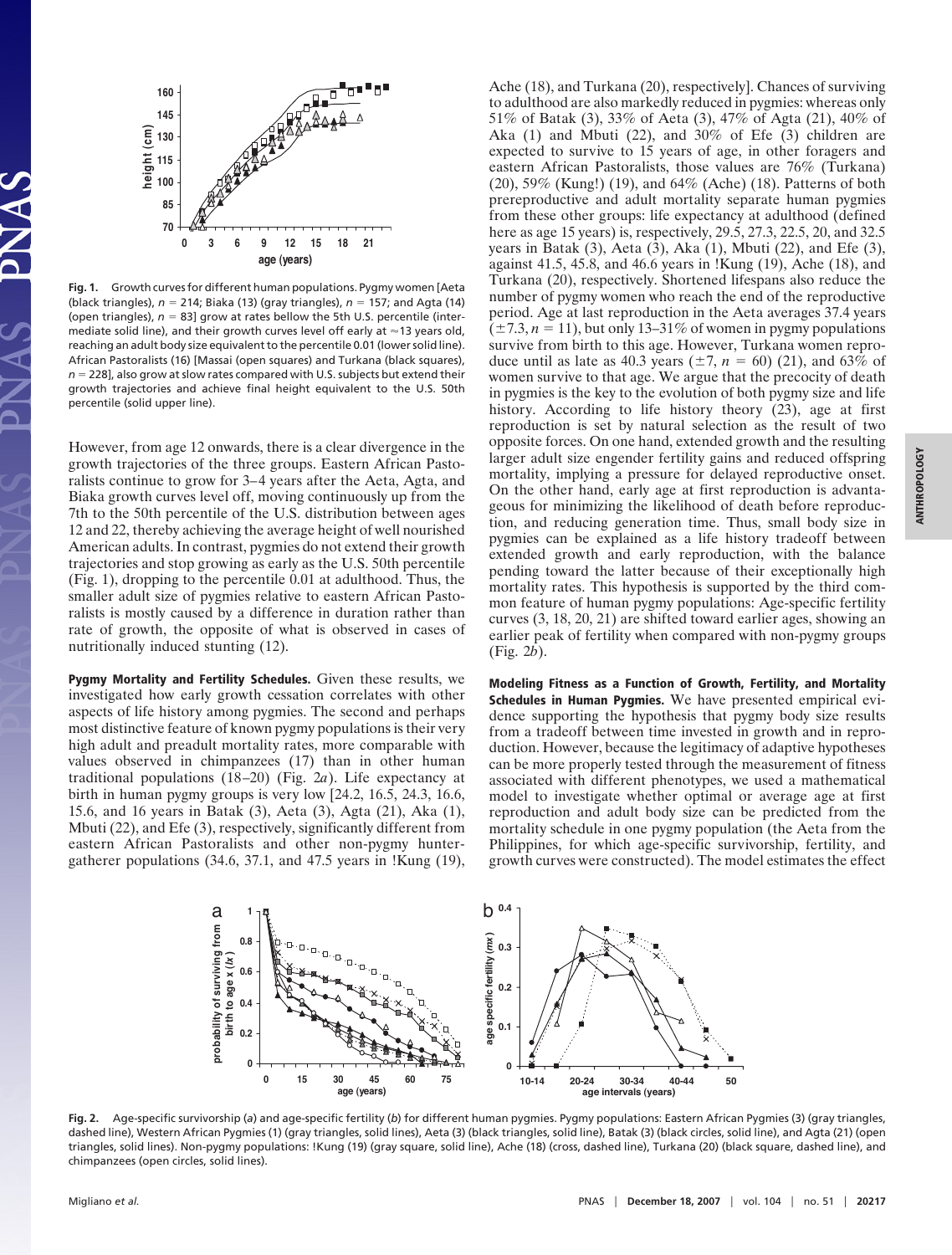

**Fig. 3.** Fitness as a function of size achieved at first reproduction. (*Left*) estimated relative fitness (*r*) as a function of age at first birth for Aeta (solid line). The histogram shows observed frequencies of first birth in Aeta women; the dashed vertical line shows the predicted fitness peak (age at first birth  $=$ 15 years). (*Right*) Models (adapted from refs. 18 and 25) of relative fitness as a function of age and size at first birth for Ache, !Kung (18), and Gambian rural women (25).

of age at onset of reproduction on individual fitness of pygmy women by calculating the parameter *r* (fitness corrected by the intrinsic rate of population growth) from the Euler–Lotka equation (24), which includes age-specific survivorship  $(l_x)$  and age-specific fertility  $(m_x)$  as independent variables. We used a binary logistic regression to estimate the effect on fertility  $(m<sub>x</sub>)$ of age, age squared, and stature (25) instead of body weight (18). In this analysis, we assumed that observations from the same woman at different ages were statistically independent. We found a positive association between size and fertility in the Aeta and the Efe (linear regression of offspring number on female adult height, controlling by age; Aeta:  $r = 0.242$ ,  $F = 9.34$ ,  $P <$ 0.005,  $n = 154$ ; Efe:  $r = 0.195$ ,  $F = 4.34$ ,  $P < 0.05$ ,  $n = 110$ ). No significant relationship was found between male fertility and height.

The model closely matches the actual distribution of age at first reproduction in the Aeta (Fig. 3). Female fitness peaks with an age at first reproduction of 15 years, much earlier than predicted for three other populations in which individual fitness was modeled as a function of age and body size, the Ache (18 years) (18), the !Kung (19.5 years) (19), and rural women in the Gambia (18 years) (25). The modal age at first reproduction in the Aeta pygmies is 16 years ( $n = 110$ ), compared with 17 in the Ache, 19 in the !Kung, and 18 in the Gambian rural women. Our model also predicts higher fitness from very early ages at first reproduction (12 years, corresponding to the earliest recorded births in the population), as reflected in the real distribution of reproductive onset (Fig. 3). The precocity of reproduction in the pygmies is more evident when they are compared with the tall and slow-growing Turkana women, who start reproducing  $>4$ years later than the Aeta (Turkana mean  $= 22.2 \pm 3.3$  years,  $n =$ 60 (20); Aeta mean =  $18.5 \pm 3.3$  years,  $n = 110$ ). Higher fertility at younger ages and increased fitness associated with an early age at first birth (16 years old) are only predicted for the well nourished, fast growing, and tall Americans (18) if they had remained under natural fertility conditions. The model demonstrates a selective advantage associated with earlier ages at first reproduction, which exceeds the fertility cost of the smaller adult size in the Aeta. In other words, although larger women are more

fertile even among pygmies, the age-specific product of fertility and survivorship is greater in smaller Aeta women.

## **Discussion**

Based on their high mortality rates, relatively earlier growth cessation, and early peak of fertility, we postulate that pygmies occupy the ''fast'' extreme of life history strategies (26) among humans, with both longevity and resource availability as limiting factors. The resulting short stature is only one of the aspects of the fast pygmy life history package. The taller eastern African Pastoralists are an example of the opposite ''slow'' extreme, equally limited from the nutritional side but less constrained in terms of adult mortality. Whereas mortality rates were shown to affect rates of growth relative to adult body size in small-scale societies (27), here we propose that the small body size of human pygmies evolved as a by-product of selection for early onset of reproduction.

If our hypothesis is correct, the causes of the extremely high mortality rates among human pygmies need to be explained. It is here that the traditional hypotheses explaining the small body size of pygmies may prove useful. Although the challenges posed by thermoregulation, locomotion in dense forests, exposure to tropical diseases, and poor nutrition do not account for the characteristics of all pygmy populations, as pointed out by Diamond (5), they may jointly or partially contribute to the similarly high mortality rates in unrelated pygmy populations. We argue that the small body size of African and Asian pygmy populations evolved independently as a case of evolutionary convergence, resulting from a life history tradeoff between the fertility benefits of larger body size and the costs of late growth cessation under the circumstance of significant young and adult mortality.

Finally, the data presented here show that pygmy body size evolved through earlier cessation of growth, being therefore the result of changes in late rather than early stages of growth. This explains why brain growth, which is completed years before the onset of adolescence (28), is not affected in human pygmies (29). Therefore, if *Homo floresiensis* is a dwarfed form of *Homo erectus*, as proposed in ref. 29, the evolution of small body size on Flores could be understood as the life history consequence of ecological conditions in islands, such as increased extrinsic mortality rate and reduced resource availability (30); however, its small brain size and low encephalisation require the postulation of different adaptive mechanisms affecting earlier stages of development.

## Materials and Methods

Data Collection. The new data on the Aeta and Batak Negritos presented in the article were obtained during two seasons of fieldwork of four and five months in 2002 and 2003, respectively. Aeta and Batak individuals were measured to record their variation in body size and body proportions, and extensive interviews were conducted to record the genealogies and reproductive history of all adults.

Batak. The Batak demographic data collected in this study was added to the data collected by J. Eder (Arizona State University, Tempe, AZ) in 1980, who kindly made his unpublished data available for this study. We visited three of five Batak villages and found 157 Batak. The number of Batak found by Eder in 1980 was 258, of whom we identified 129 individuals (including living and deceased people); this number corresponds exactly to 50% of the number of Batak described by Eder. The other 28 Batak were not in Eder's census because they were younger than 23 years old. Of the population of 129 individuals from Eder's census who were identified (directly interviewed or referred to in the genealogies), 41% (53) had died in the 23 year-interval between 1980 and 2003.

Aeta. We visited 13 of 71 Aeta villages in Zambales; in these, we met 668 Aeta (including children, men, and women of all ages) [see [SI Figs. 6 and 7](http://www.pnas.org/cgi/content/full/0708024105/DC1) and *[SI](http://www.pnas.org/cgi/content/full/0708024105/DC1) [Methods](http://www.pnas.org/cgi/content/full/0708024105/DC1)*].

Anthropometry. Growth curves. A total of 199 Aeta girls and 146 Aeta boys from 0 to 20 years of age were measured by A.B.M. The Batak were not included in growth analyses because of the small number of children existent